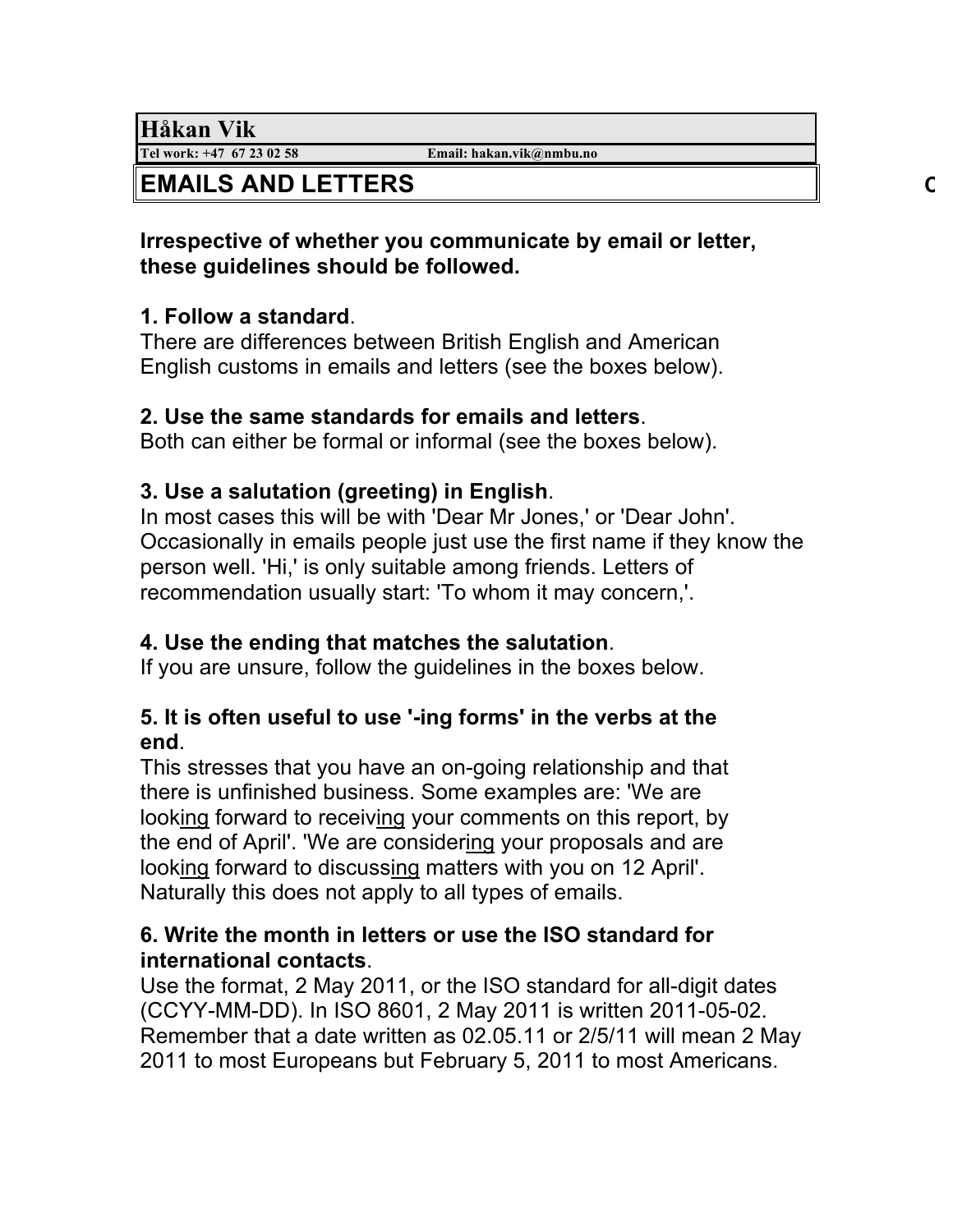#### **7. Avoid exclamation marks (!) in formal business emails or letters**.

An exclamation mark in English is used to express astonishment or surprise.

## **8. Avoid short forms like 'I'm' and 'don't' in formal business emails or letters**.

These should only be used in informal, conversational writing and when reporting another person's exact words. Sometimes they are used in personal emails to stress closeness and informality.

#### **9. In letters, never put the place name in front of the date**.

Never write "Oslo, 12 December 2010" at the top. Just write the date.

In personal letters, never put your name at the top. Your printed name

comes at the bottom under your signature.

#### **10. Never capitalize** '**you**' **and** '**your**' **in mid-sentence.**

Many people say that they were taught this in school. Capitalized 'You' and 'Your' in mid sentence disappeared in English a few hundred years ago, so there must be some old teachers around.

| Summary of how to start and end emails and letters in<br><b>British English (BE):</b> |                                                          |  |
|---------------------------------------------------------------------------------------|----------------------------------------------------------|--|
|                                                                                       |                                                          |  |
| I. Formal tone, where you write to an institution or an<br>unnamed person:            |                                                          |  |
|                                                                                       |                                                          |  |
|                                                                                       |                                                          |  |
| These start with the following salutations:                                           |                                                          |  |
| Dear Sirs,                                                                            | (when writing to a company,<br>organization, university) |  |
| Dear Sir,                                                                             | (to an unnamed person, who is male)                      |  |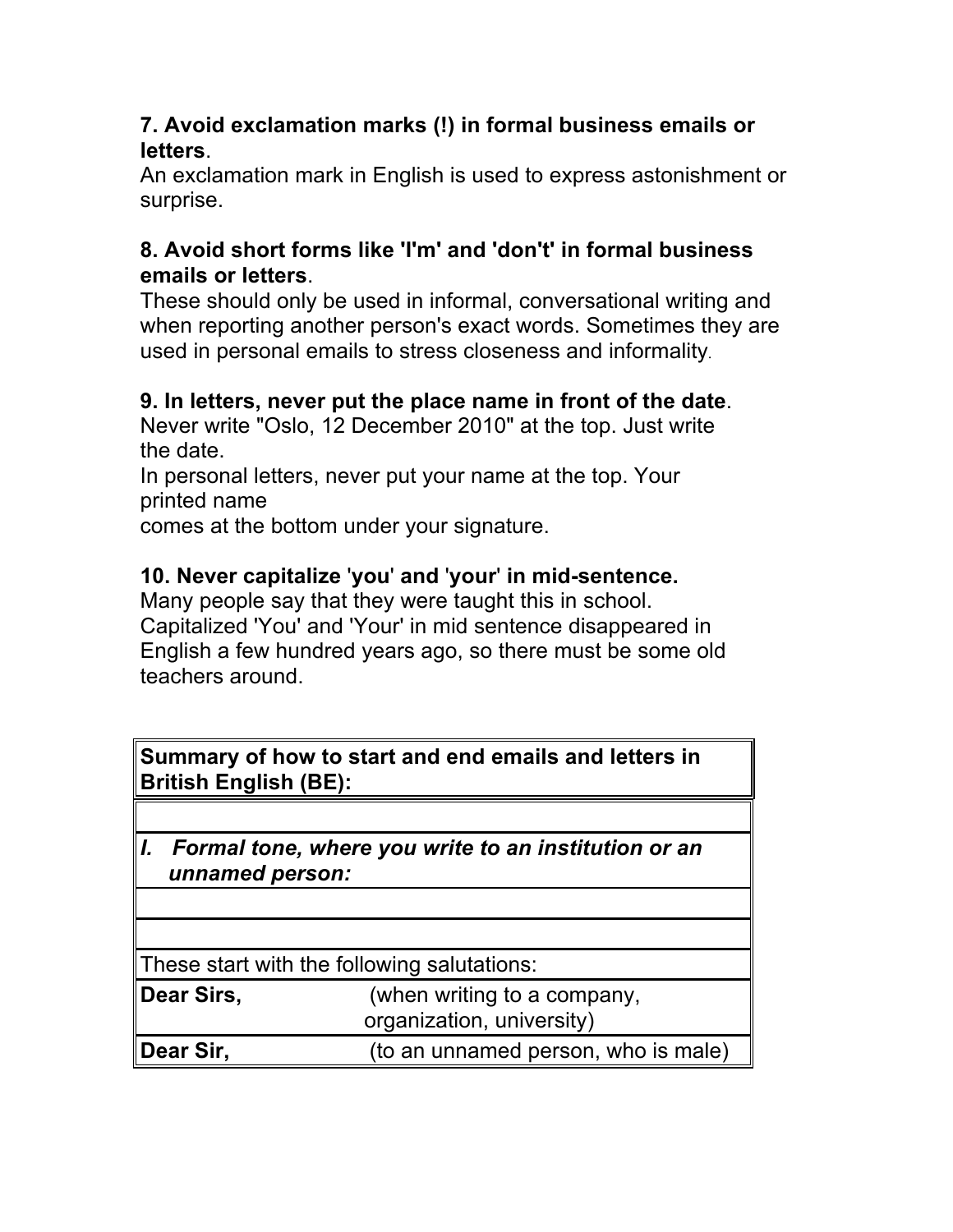| Dear Madam,        | (to an unnamed person, who is                                         |
|--------------------|-----------------------------------------------------------------------|
|                    | female)                                                               |
| Dear Sir or Madam, | (the safe option to an unnamed<br>person, such as: Personnel Manager) |
| These always end:  |                                                                       |
| Yours faithfully,  |                                                                       |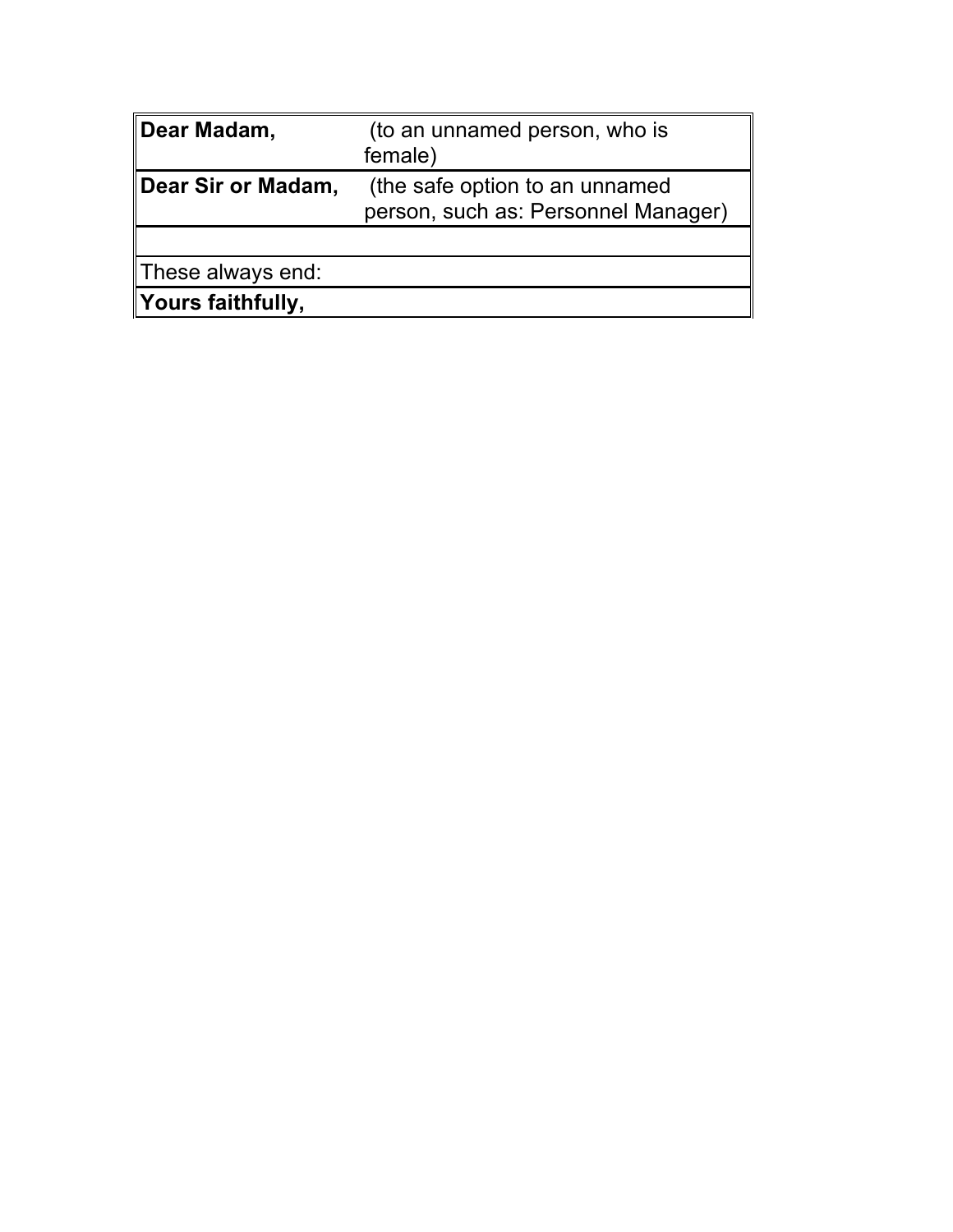#### *II. Normal business emails and letters, where you know recipient's name:*

| These start:                                                       |                                          |  |
|--------------------------------------------------------------------|------------------------------------------|--|
| Dear Mr Jones,                                                     | (to a named man. Never "Mister")         |  |
| Dear Ms Jones,                                                     | (to any named woman, no reference to     |  |
|                                                                    | her marital status)                      |  |
| <b>Dear Professor Jones,</b><br>(used for all types of professors: |                                          |  |
|                                                                    | (assistant, associate and adjunct)       |  |
| Dear Dr Jones,                                                     | (can be used for someone holding a       |  |
|                                                                    | PhD or other doctorate)                  |  |
|                                                                    |                                          |  |
| These two are becoming rare:                                       |                                          |  |
| Dear Mrs Jones,                                                    | (to a named married women. Some          |  |
|                                                                    | write (Mrs) after their names to ask for |  |
|                                                                    | this salutation in the reply)            |  |
| Dear Miss Jones,                                                   | (to a named woman, who is                |  |
|                                                                    | unmarried)                               |  |
|                                                                    |                                          |  |
| These always end:                                                  |                                          |  |
| Yours sincerely,                                                   |                                          |  |
| Note that in British English, you do not use a stop after          |                                          |  |
|                                                                    | abbreviations like Mr, Mrs, Dr or Ms     |  |
|                                                                    | (pronounced                              |  |
| "miz"), as is the custom in AE. If you are writing to someone      |                                          |  |
|                                                                    | where it is difficult to determine       |  |
|                                                                    | whether you                              |  |
| should use Mr or Ms, one solution is just to use the first and     |                                          |  |
|                                                                    | last name: Dear Sam Smith or Dear Li-    |  |
|                                                                    | Ching.                                   |  |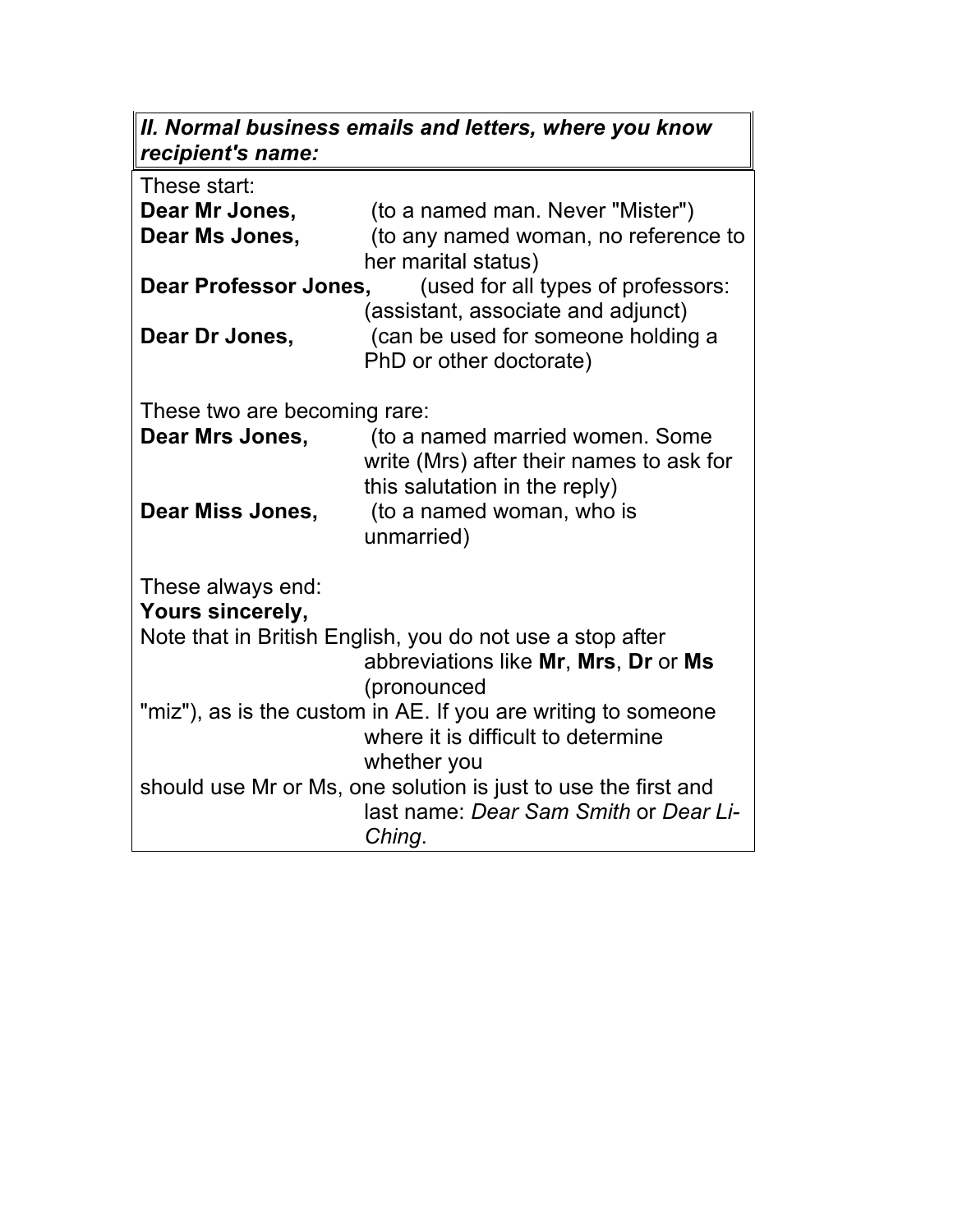| III. Emails and letters to colleagues, associates and friends etc.:                                |                                                                                                                                                 |  |  |
|----------------------------------------------------------------------------------------------------|-------------------------------------------------------------------------------------------------------------------------------------------------|--|--|
|                                                                                                    |                                                                                                                                                 |  |  |
| These start:                                                                                       |                                                                                                                                                 |  |  |
| Dear Jim,                                                                                          | (if a person signs his letter with "Jim",<br>use this in your reply. If you use "Dear<br>Mr Jones", you signal coldness and<br>distance to Jim) |  |  |
| Dear Mary,                                                                                         | (same comments as for "Dear Jim")                                                                                                               |  |  |
| Dear colleagues,                                                                                   | (useful in group mailings, but could be<br>more personal)                                                                                       |  |  |
| There are many endings. Here are some on a scale from a<br>business-like tone to close friendship: |                                                                                                                                                 |  |  |
| <b>Yours sincerely,</b>                                                                            | (even though you start "Dear Jim," you<br>show that this is a businesslike email or<br>letter)                                                  |  |  |
| Regards,                                                                                           | (although frequently used in emails<br>and faxes, this is too informal for most<br>business letters and is "warmer" than<br>"Vennlig hilsen")   |  |  |
| Kind regards,                                                                                      | ("warmer" than "Vennlig hilsen")                                                                                                                |  |  |
| <b>Best wishes,</b>                                                                                | (used to signal friendliness)                                                                                                                   |  |  |
| Warm regards,                                                                                      | (getting slightly "hotter", frequently<br>used for friends)                                                                                     |  |  |
| Love,                                                                                              | (only used for close friends)                                                                                                                   |  |  |

# **Example of a formal letter**

12 Hills Road Haywards Heath RH16 4XY

12 November 2010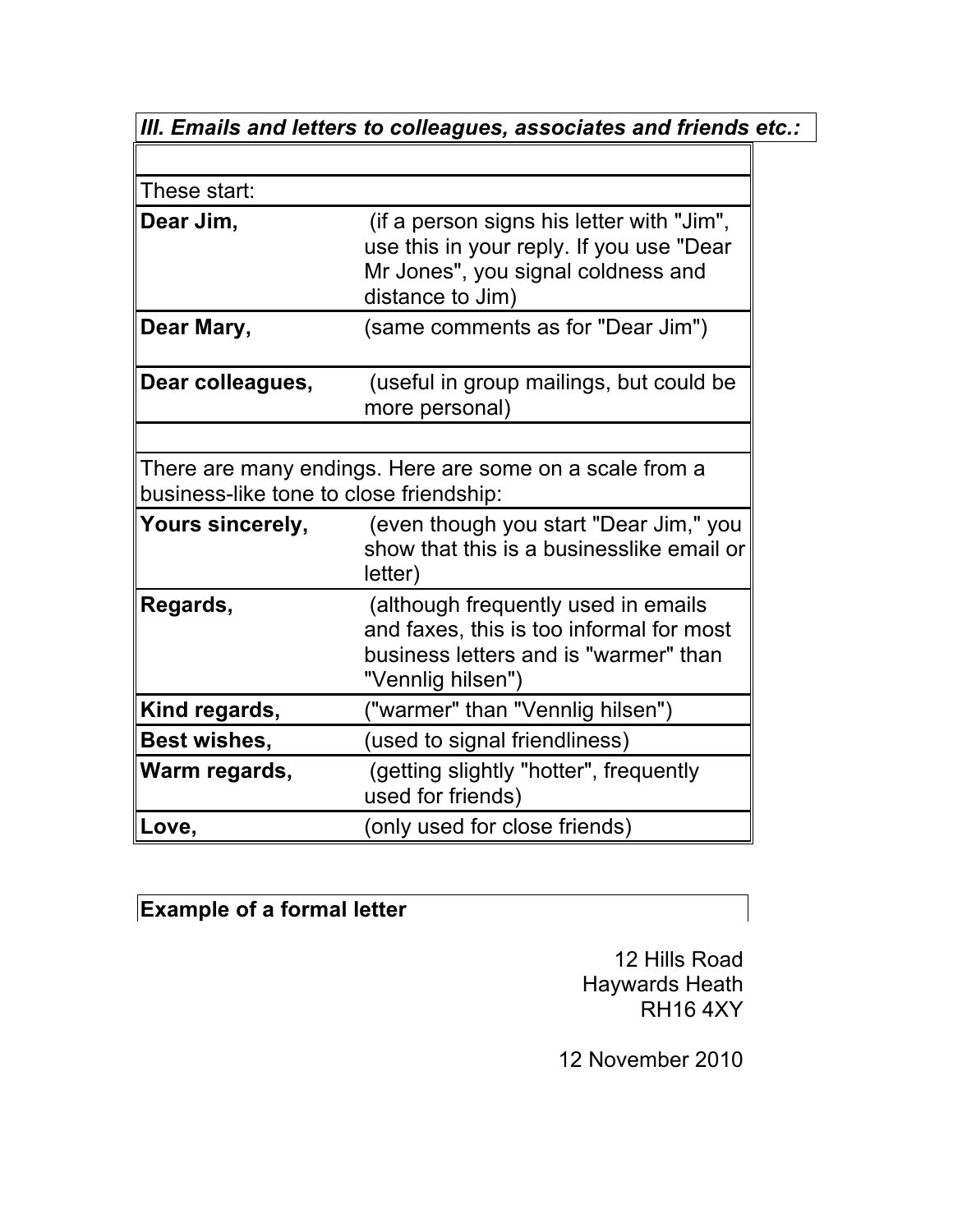Dear Sir or Madam,

## **IMPROVED SERVICE ON SOUTHERN RAIL**

This is not a letter of complaint about your rail services. In fact, it is quite the reverse. I wish to compliment you on your rail services. Getting to London and back is so much more comfortable than it was a few years ago when another company was running the service. I regularly go to Victoria and your staff are extremely helpful. I have also noted that the service staff keep the carriages clean and tidy. Keep up the good work.

Yours faithfully,

George Smith George Smith

#### **Example of a job application letter**

78 Wingate Road **Trumpington** Cambridge CB2 2RF

The University of Exeter, The Queen's Drive, Exeter, Devon, EX4 4QJ

12 November 2010

Dear Ms Smith,

#### **APPLICATION FOR POSITION AS ASSISTANT OFFICE MANAGER IN STUDENT SERVICES, UNIVERSITY OF EXETER**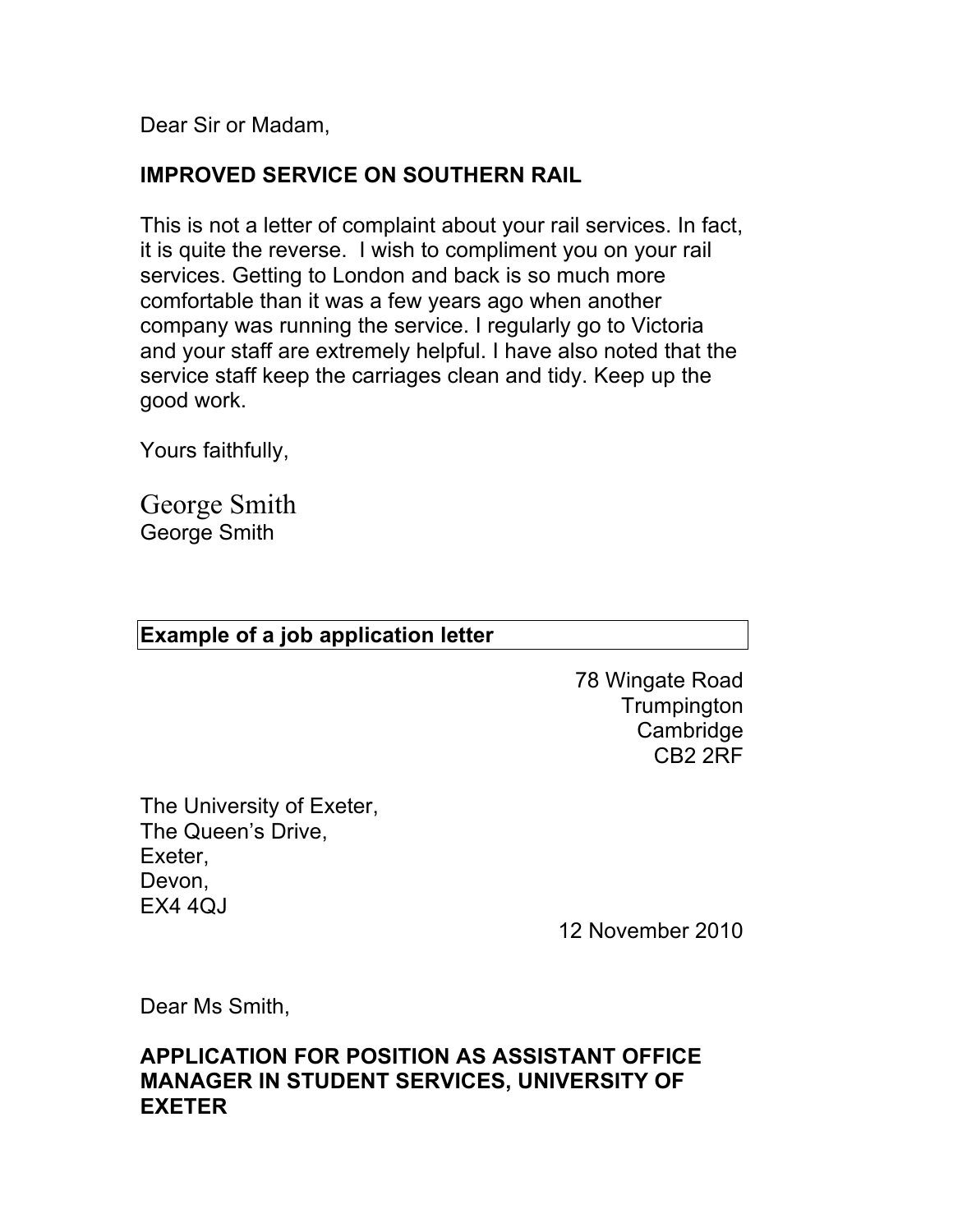I wish to apply for the above position that was advertised in *The Daily Telegraph* on 28 October 2010. I have a bachelor's degree in business studies from the University of Nottingham in 2005 and since then I have worked at The Grand Hotel in Eastbourne with responsibility for updating their booking systems (2006 – 2007). I am presently working as an assistant office manager in the RSA Examinations Syndicate at Cambridge. This is only a temporary position until the end of the year.

The position you advertise seems to be an excellent opportunity for me to apply my knowledge of business studies and work in a university environment which is a central objective in my career plans.

I have enclosed my CV where I feel that my education and skills should make me a candidate worth consideration. I speak and write excellent French which I have noted is one of the skills you require. My computer skills correspond with what you specify in the above advertisement. My tutor and present employer have kindly agreed to provide references and their contact details are given on the CV.

I am a serious-minded person who works conscientiously and diligently. I get on well with colleagues and like to be part of a team. Outside working life I enjoy sports, especially rugby which I play at Old-Boys level, although I have appeared twice for the eastern counties team.

I am available for an interview in Exeter at any time in November or December.

I am looking forward to hearing from you.

Yours sincerely,

Colin Slater Colin Slater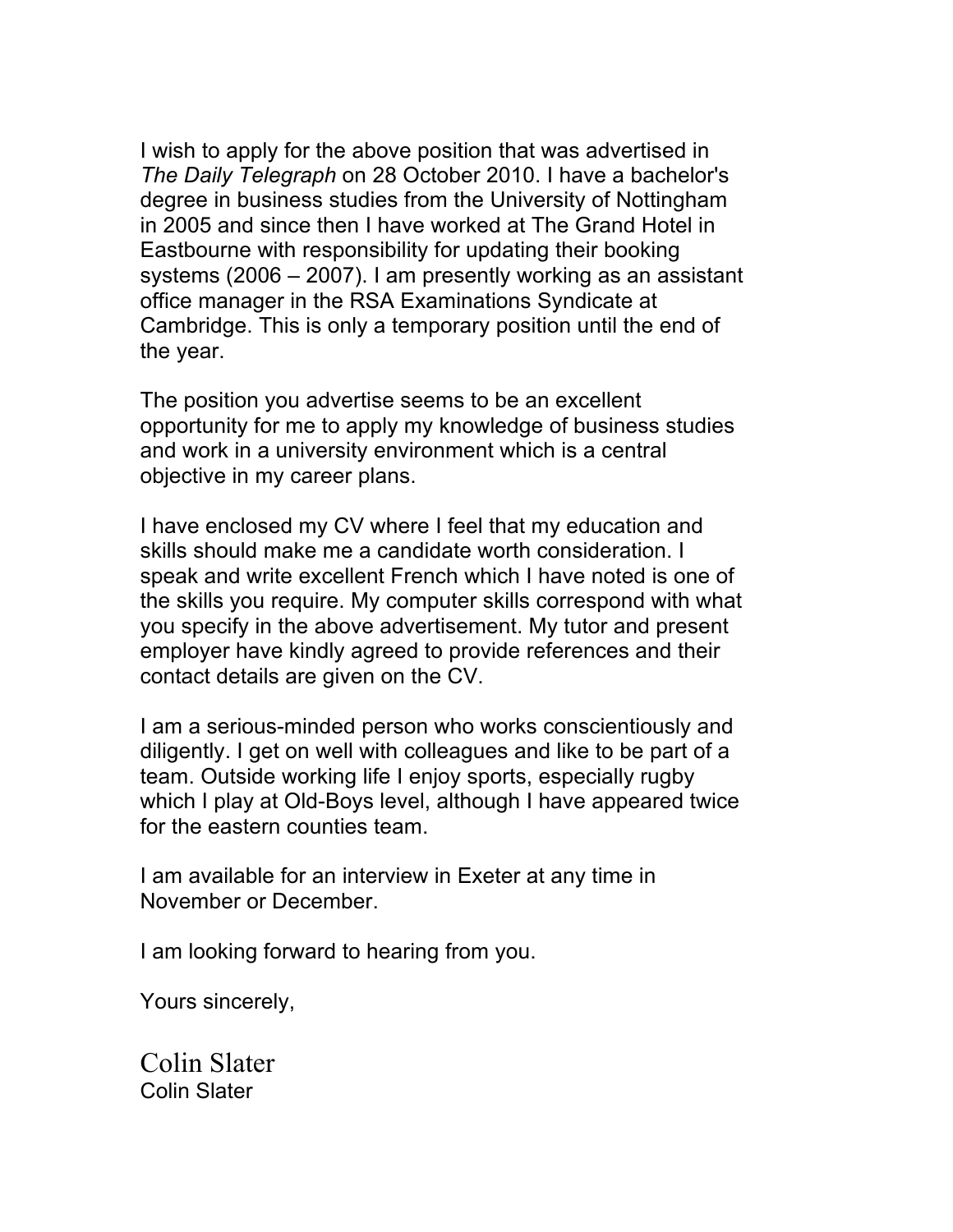#### **Example of an email to a friend**

Subject line: Exeter calling …

Hi Jane,

How are things in Bath? I tried to give you a buzz just now but your mobile must be on the blink so I decided to send this mail. Last week, we talked about spending a weekend together. Guess what? I've been picked for an interview for that job in Exeter. I'll be there on Thursday next week. How about making it a weekend trip and we can see a bit of Devon? I can pick you up on Wednesday afternoon, if you can get time off work.

Love, **Colin**